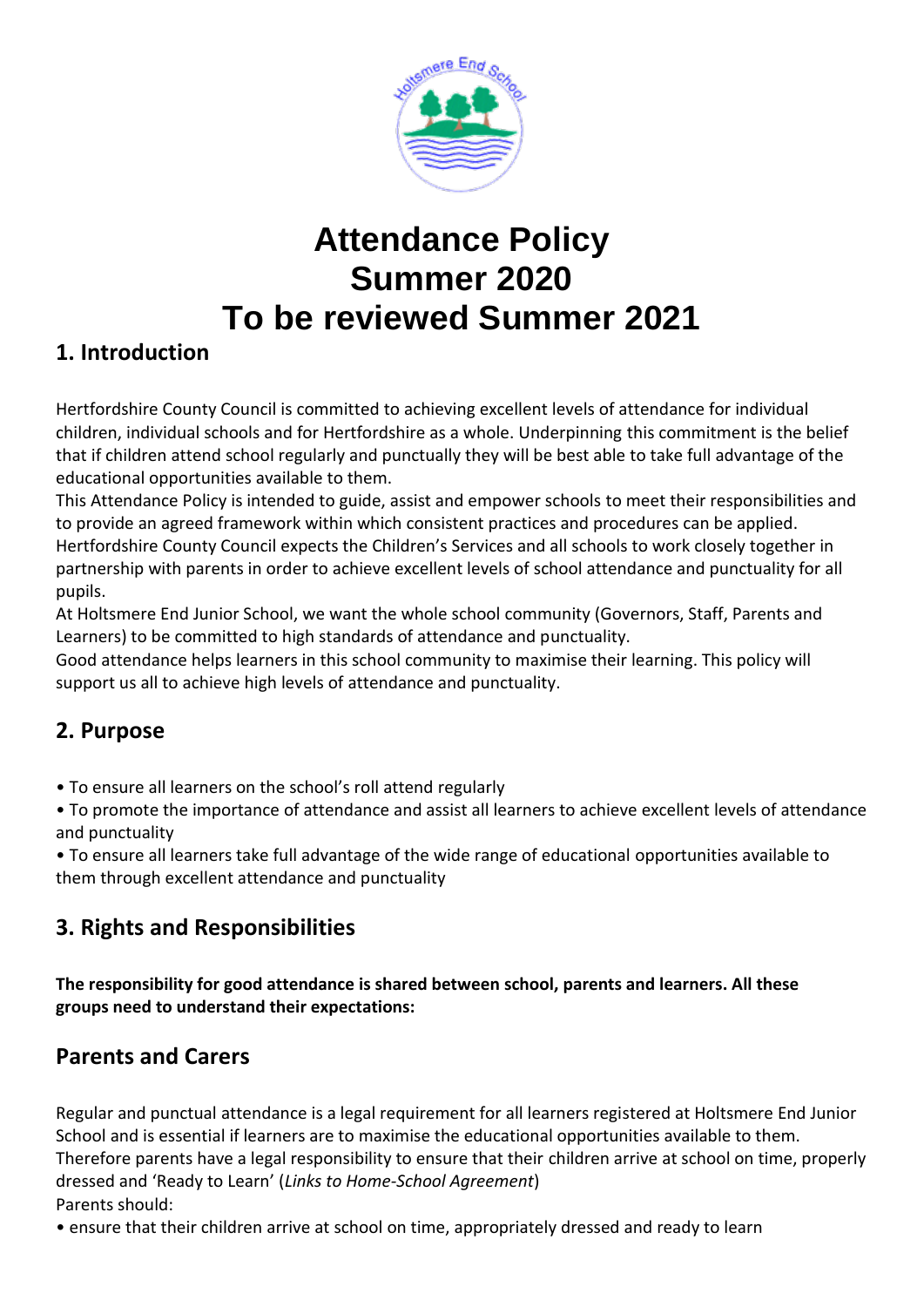- instil in their children an appreciation of the importance of attending school regularly
- ensure that they are aware of the attendance policy of their children's school
- take an active interest in their children's school career, praising and encouraging good work and behaviour and attending Learning Review evenings and other relevant meetings
- work in partnership with their children's school to resolve issues which may lead to non-attendance
- On a daily basis, if your child is going to be absent from school for any reason, we ask parents to do one of the following:
	- Telephone the school as soon as possible before 9.30am
	- Send a written note to the school
	- Inform the School Office in person
	- E-mail admin@holtsmerejm.herts.sch.uk
- Parents should also provide an explanation for the absence and in some circumstances medical confirmation may be requested to clarify the absence explanation - this information would be provided by the parent /carer. Parents and carers will maintain regular communication with school staff where necessary
- **Parents and carers will ensure that school are informed of any change of contact details or changes of parental responsibility**
- avoid arranging medical/dental appointments during school hours (unless specialist appointments which are determined by the hospital / professional practitioner)
- avoid booking holidays during term time
- Learners who have been sick at home are to be kept home for 24 hours from the last time of sickness

#### **Schools**

Schools are responsible for supporting the attendance of their learners and for dealing with problems that may lead to non-attendance.

Schools are required to call attendance registers at the start of the morning session and once during the afternoon session and to record whether pupils are present, absent or on an approved educational activity. For pupils of compulsory school age, schools are required to differentiate in the registers between absence that is authorised and absence that is unauthorised.

#### **Schools should:**

• work actively to maximise attendance rates - both in relation to individual pupils and for the pupil body as a whole - as one of their key tasks

- have clear policies in place to address persistent absence
- support parents in ensuring the regular and punctual attendance of pupils and promptly respond to any issue which may lead to non-attendance
- be sensitive to the needs of individual parents and this should be reflected in the way in which attendance issues are addressed. Schools should recognise that some parents have difficulty understanding written communications. They should also recognise the reluctance of some parents to come into school
- Produce school attendance policies which are consistently applied and clearly communicated to all parents, pupils and staff

#### **At Holtsmere End Junior School:**

- The Head Teacher has overall responsible for Attendance
- We expect learners to attend school regularly and on time, and are 'Ready to Learn'
- Holtsmere End Junior School will set a good example in matters of attendance and punctuality, and will investigate all absenteeism and lateness
- Holtsmere End Junior School staff team will support the attendance of learners and will deal with concerns that may lead to non-attendance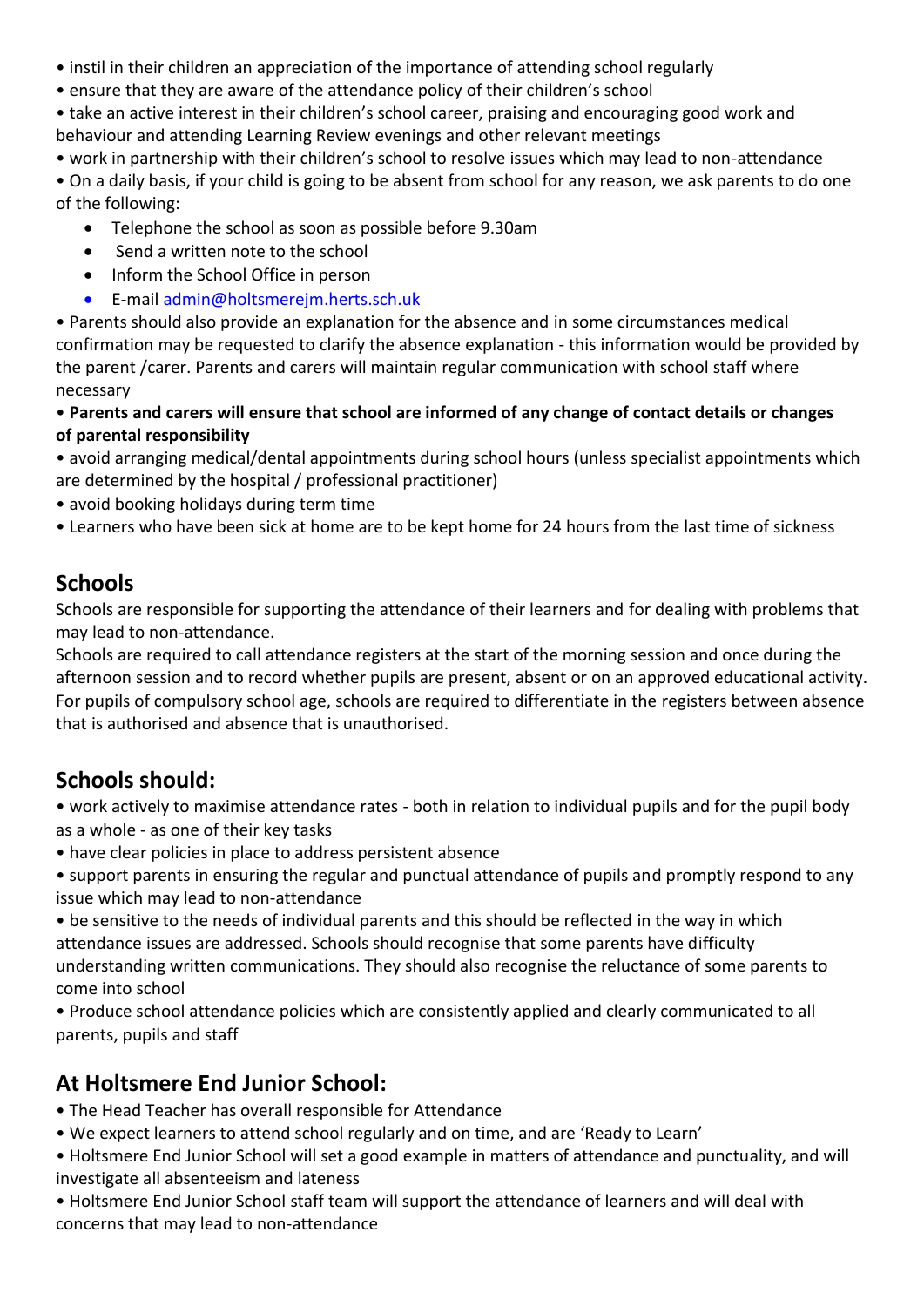• The school will employ a range of strategies to encourage good attendance and punctuality. We will offer an environment in which learners feel valued and welcomed. Learners must feel that their presence in school is important, that they will be missed when they are absent or late and that follow up action will be taken as outlined below:

- Every effort will be made to personalise the curriculum to the learners' needs
- Learners who find punctuality difficult will be set targets for improvement

 Learners who are absent through sickness for any extended period of time will have work sent home

The Head Teacher will monitor attendance on at least a weekly basis

 The Head Teacher will report to the Governing Body on attendance matters on at least a termly basis

- The Head Teacher will write to parents on at least a termly basis on attendance matters
- Parents will receive their child's Attendance Registration Certificate on a termly basis
- The Head Teacher will liaise with external agencies when appropriate

#### **ISL Attendance Team**

The ISL Attendance Team fulfils the statutory duty of the County Council in enforcing regular school attendance. In doing so it enables schools and parents to meet their respective responsibilities. Each maintained school in Hertfordshire will be allocated an Attendance Improvement Officer who will work in close partnership with the school. In working closely with schools the Attendance Improvement Officer will offer the following services:

# **Consultation Visits**

Consultation visits / telephone conversations by the AIO will be allocated according to need. Need will be identified using the school annual DfE Absence data. The purpose of the consultation visit will be to:

• identify pupils who are experiencing attendance difficulties. This will include the regular examination of attendance registers

• agree on focused, time-limited action which needs to be taken by the school and/or the AIO. Before accepting a referral the AIO will expect school staff to have first undertaken some preliminary work themselves, eg action by the school, contact with parents, etc

• feed back and exchange information in relation to work which has been undertaken by the AIO and/or the school

- identify areas of concern and of good practice in relation to attendance matters
- advise the school on strategies for improving attendance
- assist schools in identifying PA pupils and those at risk of becoming PA and ensuring that effective plans of action are in place

#### **Casework**

AIOs may undertake early intervention (pre-referral) work prior to a case being accepted. This may include the following:

- telephoning or writing to the parents about their child's absences or lateness
- attending a meeting with parents arranged by the school to emphasise the need for good attendance and the possibility that, if there is no improvement, the AIO will become formally involved.

#### **Once a case has been accepted, the AIO will undertake direct work with pupils and their parents. This can include:**

- arranging meetings between the school, parents and pupils
- making home visits to assess the situation and determine what action needs to be taken
- offering specific support to parents and individual pupils, either at school or elsewhere
- facilitating meetings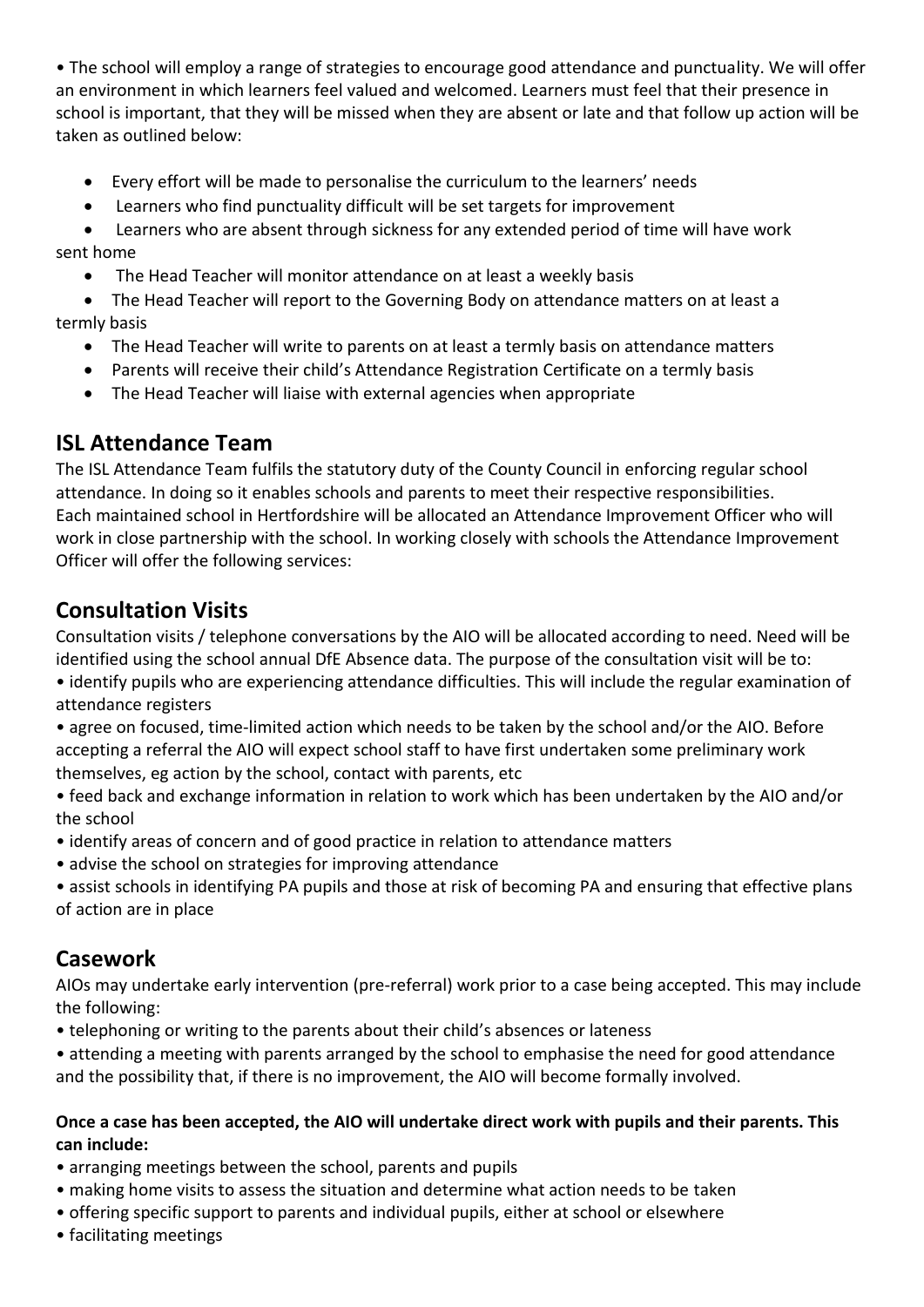• enabling the pupil and parents to access appropriate support from other services and agencies through the use of Integrated Practice/Common Assessment process

The AIO may also arrange for the pupil to receive specialist support such as counselling or group work. Attendance Improvement Officers will usually work with children whose absences have not been authorised.

However, AIOs may work with children whose absences have been authorised (see Appendix 1).

## **In-service training for school staff**

Attendance Improvement Officers will offer, or assist with, INSET sessions on a range of subjects related to the attendance or welfare of pupils, including:

- the promotion of regular school attendance
- working effectively with the AIO
- addressing persistent absence
- legal responsibilities relating to school attendance

# **4. The Use of Legal Action**

If a parent fails to register a child of compulsory school age at a school (and he/she does not intend to educate the child otherwise than at school). The LA will serve a School Attendance Order under Sections 437 - 439 of the Education Act 1996.

If a pupil, who is registered at a school, fails to attend that school regularly without a legitimate reason and attempts by the Attendance Improvement Officer and the school fail to secure that pupil's return to regular attendance, the County Council will take legal action. A complaint may be laid against the parents in the Magistrates' Court under Section 444 of the Education Act 1996, or an Education Supervision Order relating to the pupil under Section 36 of the Children Act 1989 will be applied for. Any exceptional mitigating circumstances relating to the pupil's absence will be taken into account, when considering legal action. 'Exceptional mitigating circumstances' will be determined by the Central Attendance and Employment Support Team Manager on behalf of the County Lead for Behaviour and Attendance. If 'exceptional mitigating circumstances' are not deemed to exist then cases which remain open for more than 24 weeks will be referred for legal action. Legal action will, however, be taken earlier when appropriate.

If, after legal action has been taken, the child still fails to attend school regularly the AIO will keep the case open and will, if appropriate, take further legal action at a subsequent date.

In cases where parents wilfully withhold a pupil from school, or persistently refuse to co-operate with efforts aimed at affecting a return to satisfactory school attendance, the ISL Attendance Team will promptly begin legal proceedings on the grounds that no other course of action is available.

The Central Attendance & Employment Support Team Manager on behalf of the County Lead for Behaviour and Attendance will give approval before legal proceedings are commenced. The Attendance Team will consider applying for an Education Supervision Order when a parent finds it difficult to exercise an effective influence over a child who has developed a pattern of poor attendance. Before an application is made for an Education Supervision Order:

• other possible means of dealing with the pupil's poor attendance will be explored

• the attitudes of the parent and pupil towards the poor attendance, and their wishes as to how it should be dealt with, will be noted

• the AIO will be of the view that the Order will have a significant effect on the pupil's attendance at school

# **5. Penalty Notice**

A penalty notice will be issued with regard to unauthorised absence if a learner fails to attend school as required without a genuine explanation. A learner's absence must have been unauthorised for at least 15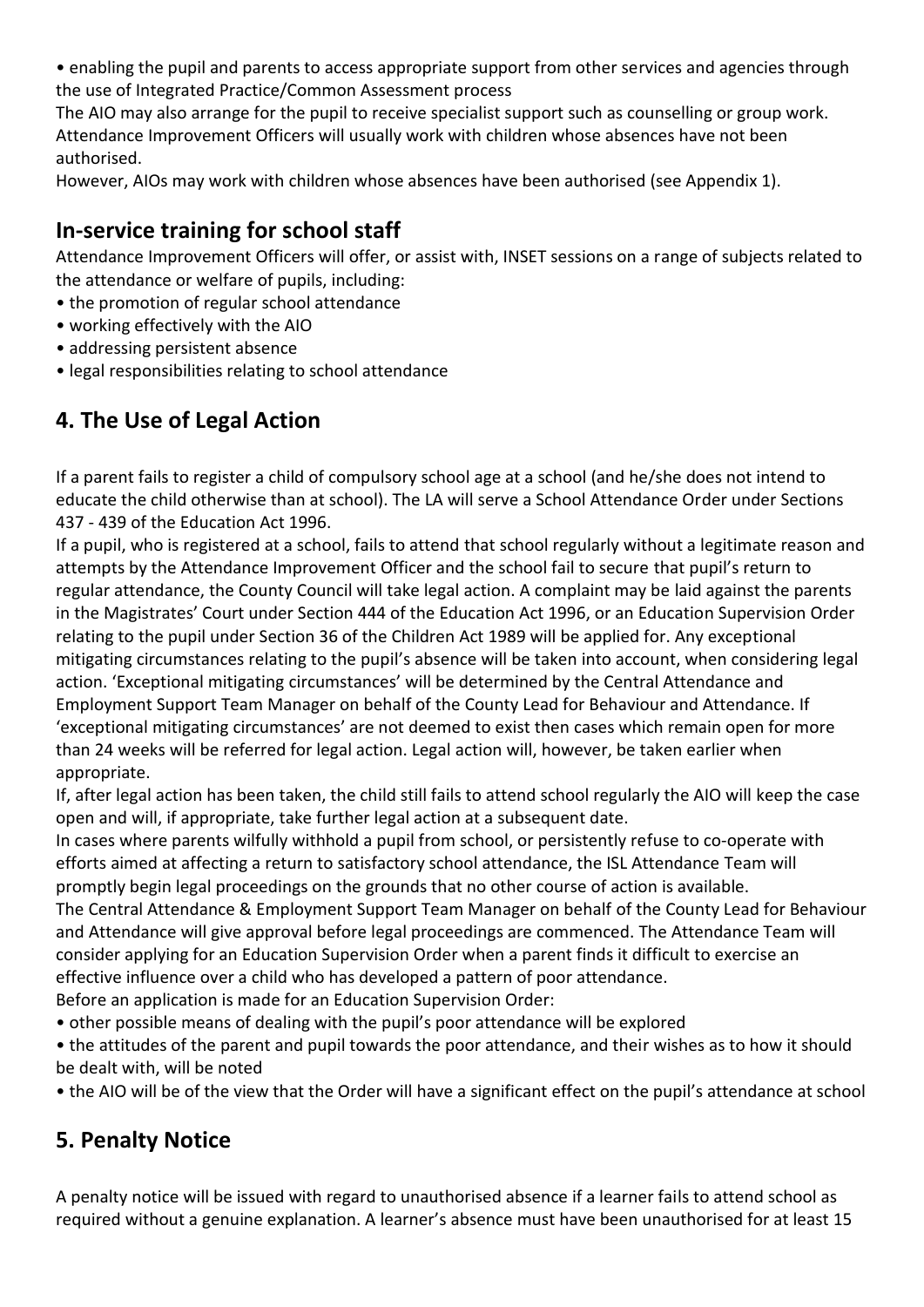sessions (*one session is half day either am or pm*) in the previous and/or current term. **Penalty notices will involve a parent paying a fine of £60 if paid within 21 days, or £120 if paid within 21-28 days.** Failure to pay the fine within 28 days will result in either a prosecution for the offence to which the notice applies, or withdrawal of the notice (limited circumstances only). Prosecution will be taken by the Local Authority under the Education Act 1996, section 444.

The issuing of penalty notices will comply with the code of conduct and practice as determined by the Local Authority.

## **6. Penalty Notices for Parents of Truants**

Subsection (1) of section 23 of the Anti-Social Behaviour Act 2003 adds two new sections (444A and 444B) to section 444 of the Education Act 1996. These new sections introduce penalty notices as an alternative to prosecution and enable parents to discharge potential liability for conviction for that offence by paying a penalty. A penalty notice is a suitable intervention in circumstances of parentally condoned truancy, where the parent is judged capable of securing their child's regular attendance but is not willing to take responsibility for doing so. For example it could be used where a parent has failed to engage in any supportive measures. It will be particularly useful as a sanction at an early stage before attendance problems become entrenched and where the Local Authority considers that a prosecution would not be appropriate as a first action. Further information on penalty notices is available at www.thegrid.org.uk administration/pupil welfare/attendance or from the local Attendance Team Manager.

# **7. Attendance Registers**

The rules governing the maintenance of registers, including removal from roll, are contained in the Education (Pupil Registration)(England) Regulations 2006 as amended 2011 and 2016. Attendance registers are legal documents that may be required as evidence in court cases.

Registers must be taken at the beginning of each morning and once during the afternoon session. If the register is called at the end of the afternoon session schools should ensure that adequate arrangements are in place to ensure that pupils do not leave school between registrations. They should ensure that pupils can be accounted for in an emergency and that a pupil removed from the school at lunchtime will not go unnoticed.

Registers must record whether each pupil is present; attending an approved educational activity; absent; or unable to attend due to exceptional circumstances. In the case of a pupil of compulsory school age who is absent the register must also indicate whether the absence has been authorised by the school.

# **Registration Procedure at Holtsmere End Junior School:**

- Learners are expected on the playground / in the classroom from 8.30am
- Learners are expected to come into school at 8.45am
- Learners can access their classrooms from 8.45am, at 8.55am the external doors are closed
- The bell is rung promptly at 8.45am on both playgrounds. Once the last learner of a class enters the building the doors are closed
- A learner arriving after this is considered to be late and must report to the school office (code L)
- Registers close at 9.05am and 1.30pm, any learner arriving after the closure and an acceptable explanation is not forthcoming, the learner has to be recorded as 'unauthorised absent' (U) for that session
- Registers are marked in accordance with DFE guidance
- If a learner is persistently late, the parents will be contacted
- The Head Teacher will inspect all registers regularly ensuring that correct procedures are being followed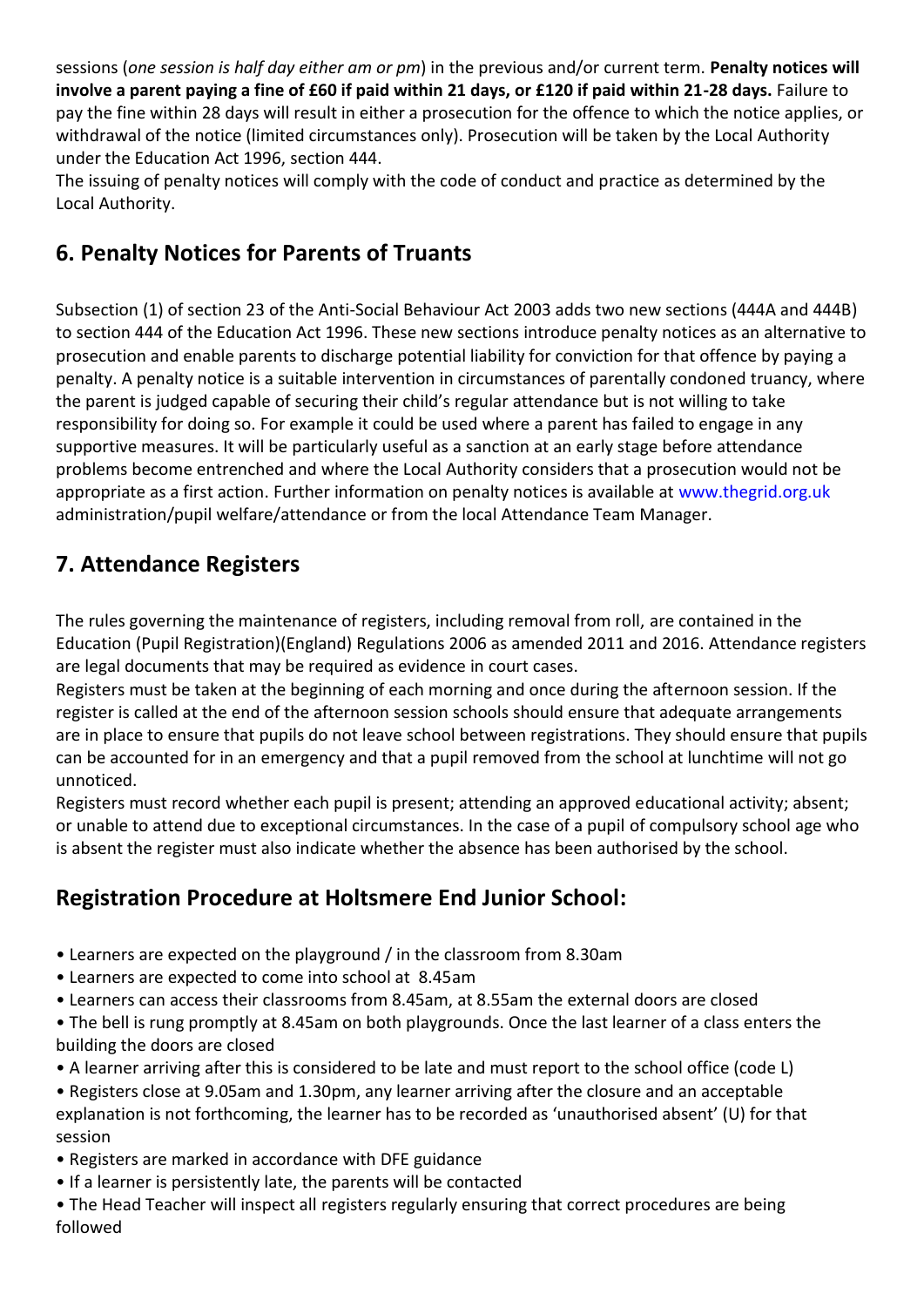When calling the register the appropriate mark and/or symbol should be placed against each pupil's name

 gaps should not be left so that entries can be made later. In marking registers, schools should use the national set of symbols as advised by the Department for Education.

When the reason for a pupil's absence cannot be established at the beginning of a session, the absence should be recorded as unauthorised and any subsequent correction to the register made as soon as practicable after the reason for the absence has been established.

All schools are required to notify the Local Authority of any pupil of compulsory school age who fails to attend school regularly, or who has been absent for a continuous period of more than 10 school days, without a legitimate reason.

# **Removal from Roll (CS4533: Statutory responsibilities of schools and academies when removing pupils from the admissions roll (September 2016))**

**The Education (Pupil Registration) (England) (Amendment) Regulations 2016** came into force on 1st September 2016. Regulation 5 extends the duty of schools to notify the local authority when a pupil is removed from roll to **all** instances of removal from roll.

The 2016 amendment also places a duty on schools and local authorities to work collaboratively in **'jointly making reasonable enquiries'** as to the whereabouts of a pupil before a pupil is removed from roll. **The circumstances in which a pupil of compulsory school age may be removed from the admission roll are prescribed by regulation 8 of The Education (Pupil Registration)(England) Regulations 2006 (as amended). (It is illegal to remove a pupil's name from the admission roll unless one of these circumstances applies, even if a parent requests it).**

Circumstances in which a pupil may be removed from roll:

- A new school is named on a School Attendance Order, or the Order is revoked
- Pupil is registered at another school
- Pupil is registered at more than one school
- Elective Home Education
- Pupil has moved, has ceased to attend and the new address is not within a reasonable distance of the school/academy (except in the case of a boarder)
- Pupil has failed to return after being granted leave of absence for exceptional circumstances in accordance with regulation 7(1A)
- Pupil is medically unfit and is likely to remain so beyond compulsory school age
- Pupil has been continuously absent for not less than twenty school days
- Pupil is in custody
- Pupil has died
- Pupil has been permanently excluded and the exclusion has been upheld

If a school is told that a pupil is leaving to attend another school, staff at the school of departure should establish the pupil's new address, the name and address of the new school and the date the pupil will start there. Confirmation should then be sought from the receiving school. When this information has been obtained, the school should complete the Removal from Roll form and return it to the local Attendance Team office.

Whenever a pupil leaves a school a Common Transfer File (CTF) must be completed. If a school is concerned about any aspect of a transfer or if a pupil has "disappeared" the matter should be drawn without delay to the attention of the Children Missing Education Officer.

Further guidance and a referral form is available at www.thegrid.org.uk administration/pupil welfare/attendance.

#### **Responsibilities of the AIO – Attendance Registers**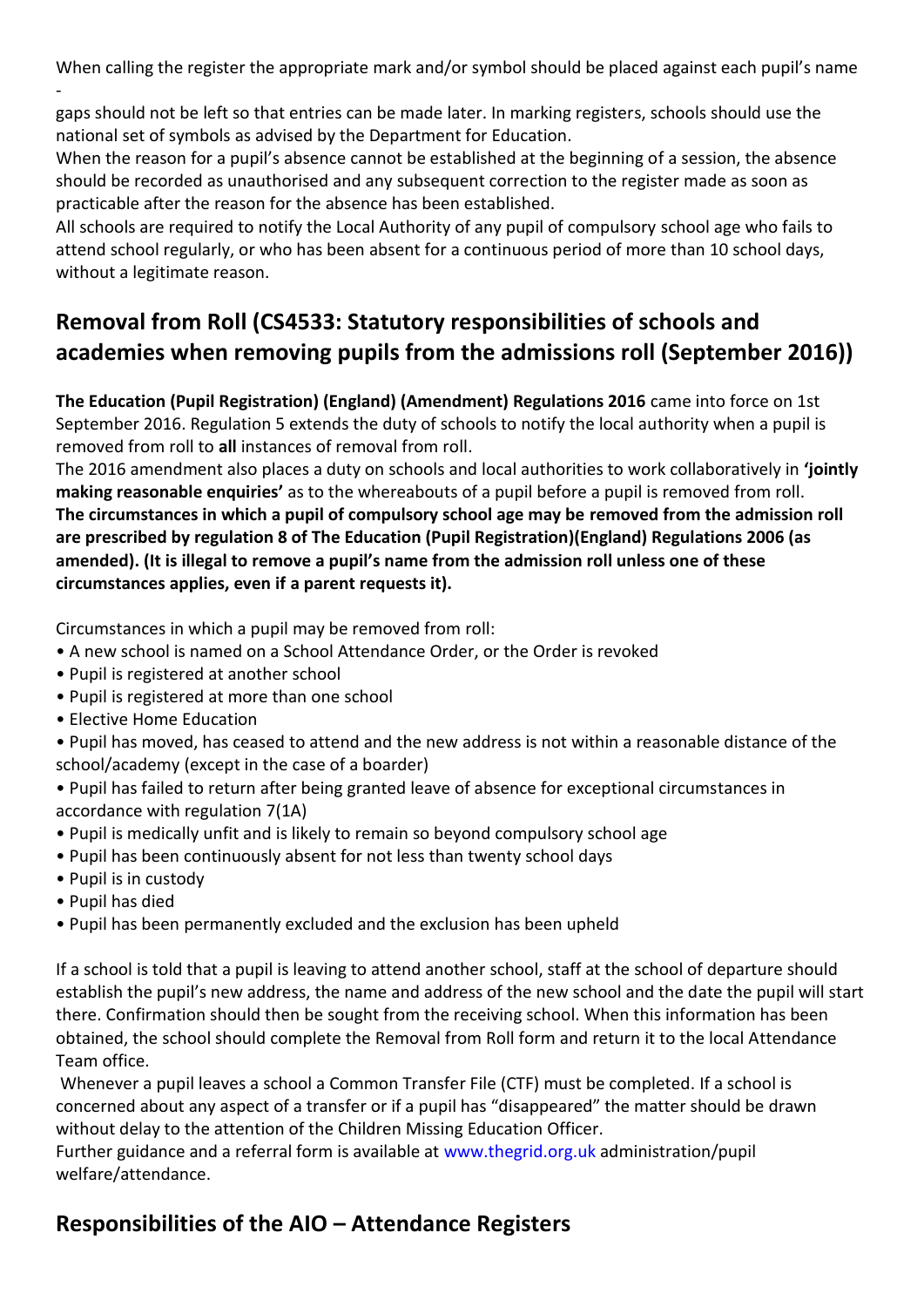If the allocated AIO is concerned that a school's registers have not been kept in accordance with the requirements of the relevant regulations he/she will:

- notify the Head Teacher of the concern and suggest that the matter is addressed
- if no appropriate action is taken by the school, and the AIO remains concerned, the Attendance Team Manager will address the concern with the Head Teacher

• if the matter still remains unresolved, the Attendance Team Manager will write to the Head Teacher formally noting the concern. A copy of this letter will be sent to the relevant ISL Area Manager and the County Lead for Behaviour and Attendance

#### **Registers- Retention**

Registers should be kept in a secure place for a period of not less than 3 years.

When computerised registration systems are used a print-out of the register should be made not less than once a month. A print-out of the register relating to a particular school year should be bound in a single volume and retained for a period of not less than 3 years

Registers should be made available for inspection by Attendance Improvement Officers when requested.

# **8. Punctuality**

#### **Late Arrival**

Learners who arrive at Holtsmere End Junior School late, that is after the classroom doors have been closed at 8.55am, must enter the school via the main office. On arrival the learner will be asked to provide a satisfactory explanation, he / she should be marked as 'authorised absent' for that session (Code L or other code linked to explanation) and a record kept in the late arrivals register for the purpose of emergency evacuation etc

When a learner arrives after the register has closed and fails to provide a satisfactory explanation, he/she should be marked as 'unauthorised absent' for that session. (Code U)

#### **Following up lateness**

Parents, whose children are regularly late for school, will be contacted by a member of staff who will work with the parent(s) to bring about improvement in punctuality.

#### **Leaving and returning to school during the School Day**

When learners leave or return to school during the school day, office staff must be notified. Learners are required to sign out and back in at the school office.

#### **9. Authorising Absence**

Absence should be authorised if:

• the pupil is absent with leave (defined as 'leave granted by any person authorised to do so by the governing body or proprietor of the school')

• the pupil is ill or prevented from attending by any unavoidable cause

• the absence occurs on a day exclusively set aside for religious observance by the religious body to which the pupil's parent belongs

- the pupil is the child of Traveller parents who are known to be travelling for occupational purposes and have agreed this with the school but it is not known whether the pupil is attending alternative provision
- there is a close family bereavement
- leave of absence has been applied for in advance and has been granted because of exceptional circumstances relating to the application. (Parents should be reminded that they cannot expect, as of right,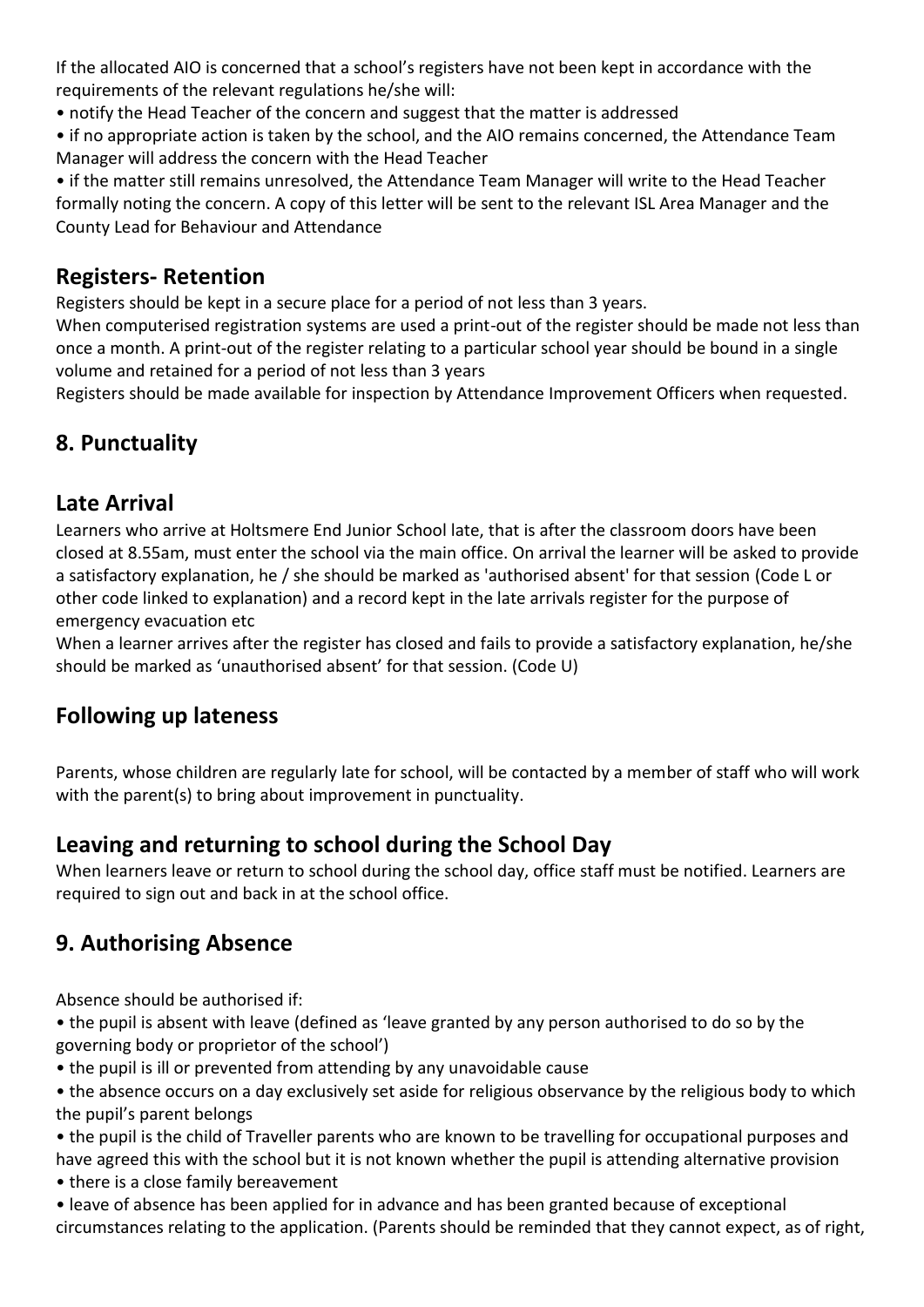that the school will grant leave of absence)

• leave of absence should be granted to allow a pupil to take part in a performance within the meaning of s37 of the Children and Young Persons Act 1963 (c) for which a child performance licence has been issued. HCC will not issue a child performance licence where absence is required without the written permission of the Head Teacher

• The learner is participating in an **exceptional** special occasion (eg, the graduation of an older sibling, nonlocal family wedding)

Absence should be **unauthorised** if no explanation is forthcoming from the parents or if the school is dissatisfied with the explanation Absence should be **unauthorised** if: (*NB: Only the school can authorise absence)*

#### *Requests for leave of absence must be made in advance as the DfE has advised schools that absences cannot be authorised after they have been taken*

- No explanation if forthcoming
- The school is dissatisfied with the explanation
- The learner stays at home due to a parent being unwell
- The learner stays at home because a sibling is unwell
- The learner stays at home to mind the house or look after siblings
- The learner is shopping during school hours
- The learner is absent for **unexceptional** special occasions (eg, birthday)
- The learner's attendance statistic is below 90% and the parent has failed to provide the school with medical confirmation (applies only to learners of statutory school age)

• The learner is away from school for an **exceptional** special occasion for a period of time longer than that negotiated with the school

• The learner is on family holiday during term time (since September 2010 family holidays taken during term have been unauthorised)

# **Holidays**

Parents do not have the right to take their child out of school for a holiday. The Governing Body implemented in September 2010 that there would be no authorisation of family holidays. However they also agreed that there may be exceptional circumstances and so some leave of absence may be granted at the discretion of the Leadership team . In these circumstances parents must apply to the school in writing **in advance**, and it likely that a meeting will occur with the Head Teacher.

In September 2013 Government Legislation stated that requests for leave can only be granted in exceptional circumstances and that family holidays do not fall into this category.

#### **Procedures for following up Absences**

• If a pupil is absent without explanation a member of the office team will call home to gain an explanation

• If days of absence persist with or without an explanation, this is then monitored and further phone calls are made by the office team

• If absence still does not improve a letter is sent home, and if it has been indicated that the absence is due to a medical reason, the school request that the parent may wish to provide medical evidence from a medical practitioner to explain the absence. Failure to do so may result in intervention from the AIO

• On occasions, the AIO and the Head Teacher will invite parents to attend a meeting to discuss the absences

• On the advice of the AIO a penalty warning letter will be sent if unauthorised absences continue

• A member of the SLT will write to the parent on a half termly basis if attendance is below 95% (96% at the end of the year)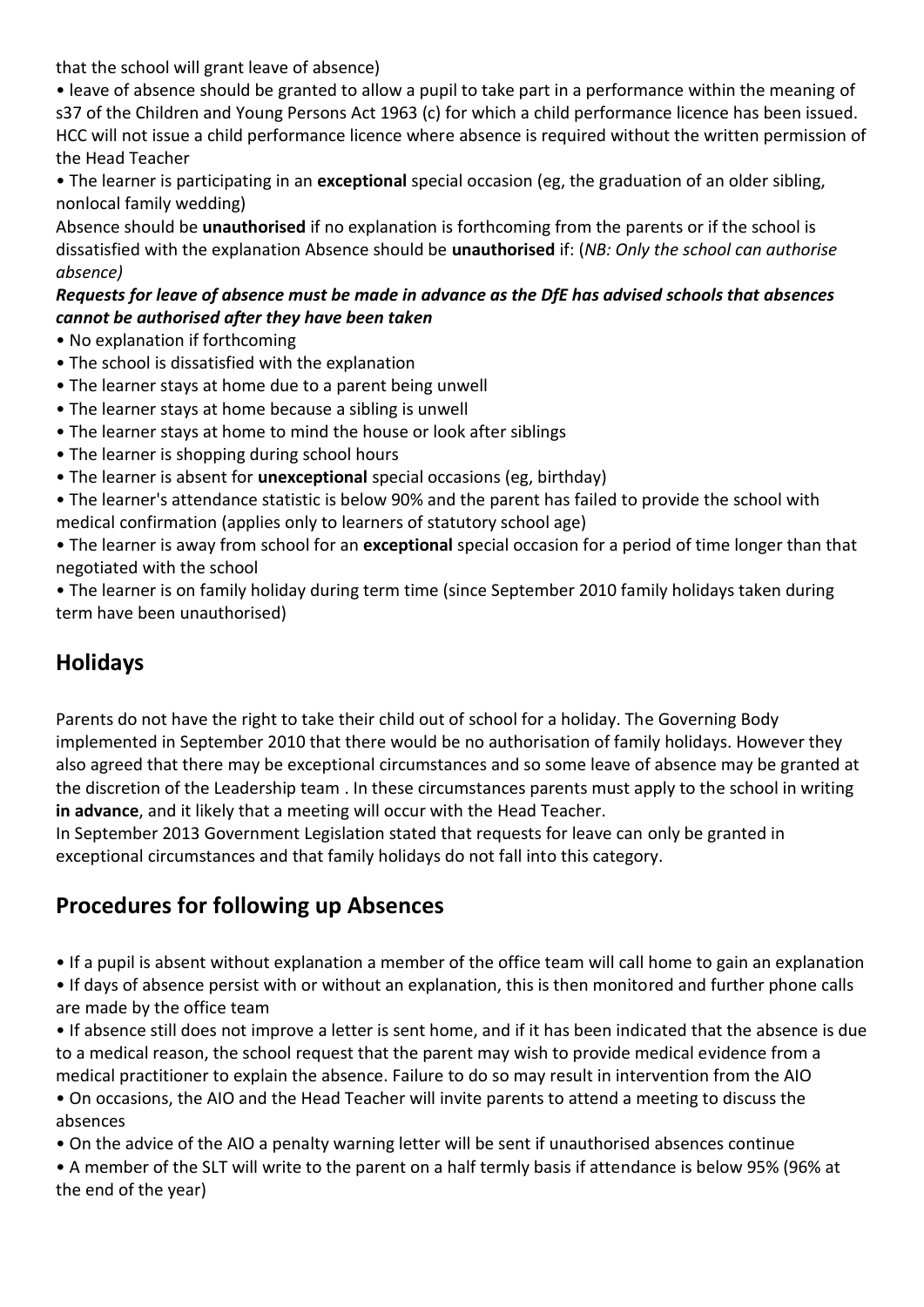## **Procedure for following up Lateness**

- The Head Teacher monitors Lateness on a weekly basis
- An initial letter is sent home by the Office Team member responsible for Attendance at the end of each month to parents whose children have arrived at school late more than 5 times during the month
- Meeting to be set up with a member of the Headship Team if no further improvement is seen
- The Attendance Improvement Office (AIO) is informed and appropriate action taken

#### **10. Rewards**

Holtsmere End Junior School rewards good attendance through a variety of individual and group awards, these include:

Weekly class award for the best attendance (Attendance Trophy)

Termly certificates and badges for 100% attendance for the current term

Termly letters home to parents where their child's attendance is 98%+

Good attendance and punctuality is part of the criteria for Head Teacher exemplar learner award 'Ready to Learn' weekly award for the class (sticker each)

'Ready to Learn' termly award for the class (badge and £50 for the class)

£10 gift cards awarded to learners with 100% attendance and good punctuality for the year Hertfordshire certificates for excellent annual attendance and the most improved attendance 'What a star' certificates may be awarded for good / improved attendance

Head Teacher merits awarded for excellent attendance / improved attendance / punctuality End of Year certificates/badges for 98%+ attendance and good punctuality

Names of learners with 100% attendance and good punctuality published in the newsletter

# **11. Publication of Information**

• Parents, learners, staff, and Governors are informed of whole school performance (statistics) and any concerns linked to attendance on a regular basis

• Holtsmere End Junior school shares information on individual learners' attendance as necessary with parents, learners and staff

• Monthly attendance is published on the school website, notice boards and communicated via the Newsletter

# **12. Administration Codes**

There are a number of administrative codes which are not counted as a possible attendance in the school census ( Y, X, Z, #). They must only be used in specific circumstances.

#### **13. Flexi-schooling**

Head Teachers can agree to flexi-schooling arrangements where the parents take on the responsibility for their child's education for part of the school week. Head Teachers are advised to consider any such requests from parents very carefully before agreeing to them and are advised to draw up a written agreement with the parent.

Where agreement has been reached, pupils should be marked authorised absent from school during periods when they are receiving home education. (C)